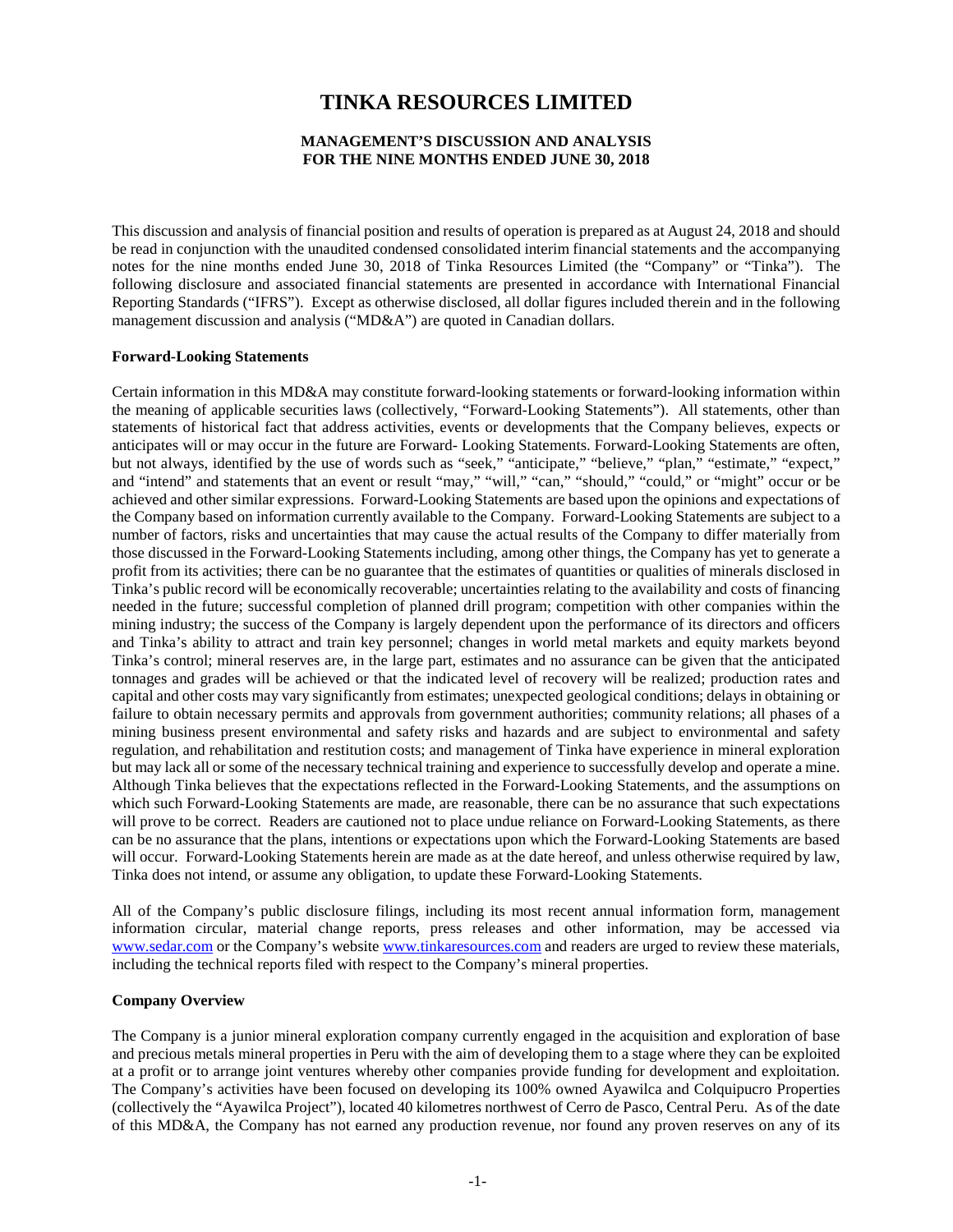properties. The Company is a reporting issuer in British Columbia and Alberta and trades on the TSX Venture Exchange ("TSXV") as a Tier 1 issuer, under the symbol "TK", on the Lima Stock Exchange under the symbol "TK", on the Frankfurt Exchange under the symbol "TLD".

During the nine months ended June 30, 2018 the Company conducted equity financings to raise \$16,239,496. The Company received an additional \$4,875,154 on the exercises of share options and warrants. Subsequent to June 30, 2018 a further \$303,000 was received on the exercise of share options. Proceeds from the equity financings and exercises will be used to fund ongoing exploration on the Ayawilca Project and for other corporate purposes and general working capital. See also "Results of Operations - Financings" and "Financial Condition/Capital Resources".

#### **Current Directors and Officers**

As at the date of this MD&A, the Company's Directors and Officers were as follows:

| Graham Carman         | - President, Chief Executive Officer ("CEO") and director |
|-----------------------|-----------------------------------------------------------|
| Ben McKeown           | - Non-executive Chairman, and director                    |
| Nick DeMare           | - Chief Financial Officer ("CFO") and director            |
| Alvaro Fernandez-Baca | - Vice President Exploration                              |
| Mary Little           | - Director                                                |
| Pieter Britz          | - Director                                                |
| Mariana Bermudez      | - Corporate Secretary                                     |

#### **Exploration Projects, Peru**

#### *Introduction*

As at the date of this MD&A, Tinka held 100% ownership of 59 granted mining concessions covering 16,917 hectares at the Company's flagship Ayawilca Property in the Pasco region of Central Peru. The Ayawilca Property is located 250 kilometres northeast of Lima in the central Peru Andes at elevations of between 3,800 and 4,300 metres. The Property is 40 km northwest of the Cerro de Pasco zinc-lead-silver-copper mine, a large carbonate replacement deposit ("CRD") that has been mined continuously for centuries.

The Ayawilca zinc discovery was made by Tinka in 2012-2013. Since then Tinka has drilled more than 60,000 metres and has identified a large, high-grade zinc resource. The current Zinc Mineral Resource (Inferred category) consists of 42.7 million tonnes grading 6.0 % zinc, 0.2 % lead, 17 g/t silver & 79 g/t indium (or 7.3 % ZnEq) - see "Mineral Resources at the Ayawilca Deposit". Resource extensions and new targets are currently being drill tested.

The Ayawilca zinc resource is a "blind" deposit lying at depths of between 120 metres to 400 metres from surface. Zinc mineralization occurs in the form of flat-lying sulphide "mantos" typically from 5 to 30 metres thick, up to 50 metres thick in individual mantos. Very high-grade zones grading >12% zinc occur over vertical thicknesses of between 1 to 20 metres typically. At West and South Ayawilca, mantos are stacked on top of each other and can be mineralized continuously over vertical thicknesses of 100 to 150 metres. Zinc occurs in the sulphide form as high-iron sphalerite ("marmatite") with lesser low-iron sphalerite accompanied by pyrite, pyrrhotite, and/or magnetite with minor galena, arsenopyrite, and chalcopyrite. Zinc is typically accompanied by the element indium (chemical formula "In"), a high value specialty metal used in the hi-tech industry. Tinka believes there are strong similarities in style of mineralization between Ayawilca and the Cerro de Pasco CRD deposit.

Zinc mineralization at Ayawilca is predominantly hosted by Pucara Group limestone, a Triassic-Jurassic formation 150 to 200 metres thick, which in the area of the resource is flat to gently east dipping. The Pucara limestone is in turn overlain by flat-lying Goyllarisguizga ("Goyllar") sandstones of Cretaceous age. The Goyllar sandstones can be mineralized at or near the contact with limestone, and also host steeply dipping zinc-rich veins (not included in the resource). When the deposit was formed, the sandstone acted as an impermeable "seal" to the mineralization which is one of the key reasons why the Ayawilca deposit was not discovered until recent times. The mineralization is interpreted as Miocene age (10 to 15 million years), associated with an unidentified intrusion at depth.

A tin mineral resource has also been defined at Ayawilca, typically lying beneath and physically separated from the zinc resource near the base of the limestone in contact with underlying phyllite (Excelsior Formation). The tin mineralization slightly pre-dates the zinc mineralization, and is hosted by flat-lying pyrrhotite-rich sulphide mantos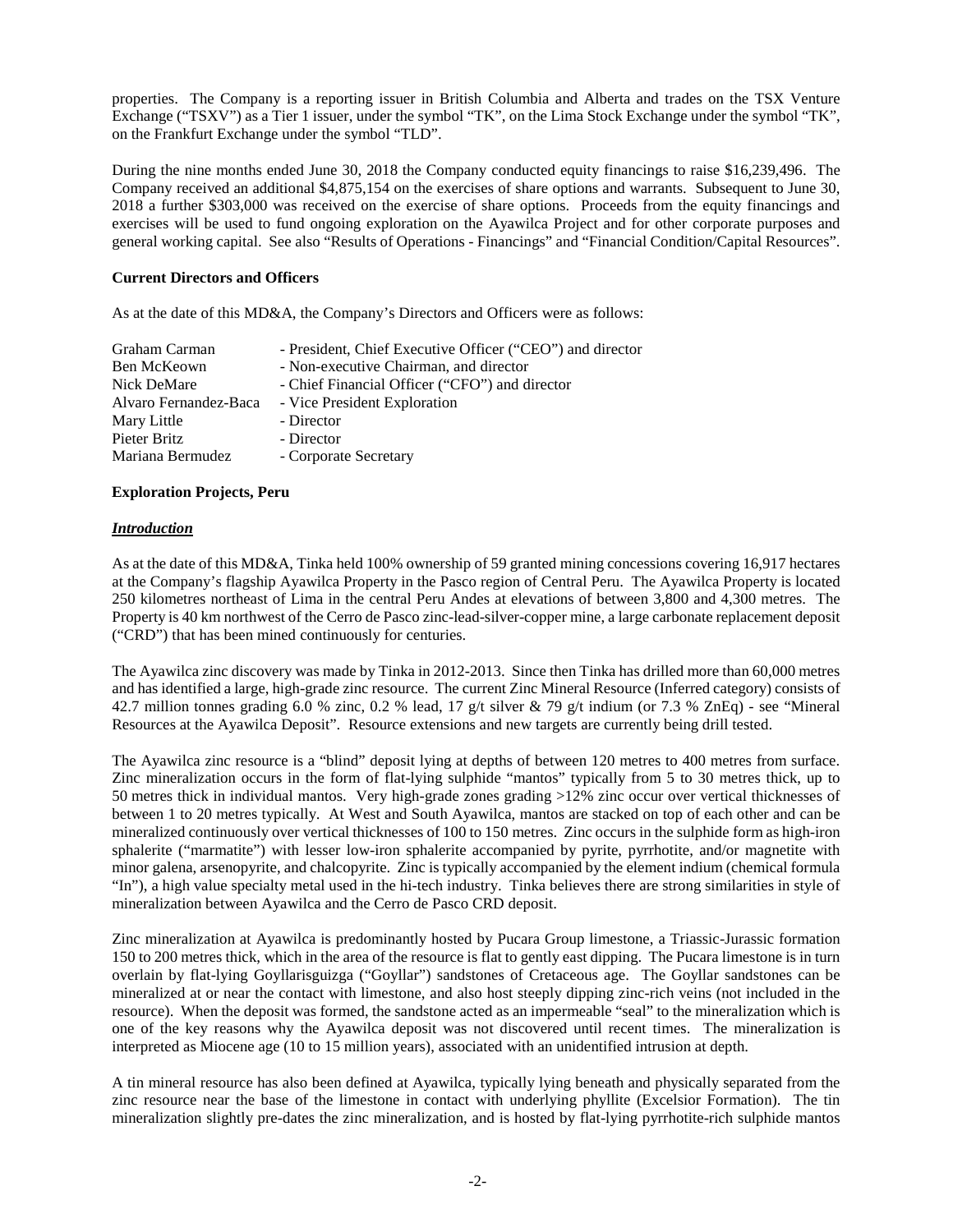typically 10-15 metres thick and up to 50 metres thick. Tin mineralization is hosted by the mineral cassiterite, accompanied by pyrrhotite, pyrite and minor chalcopyrite, stannite and arsenopyrite.

The Colquipucro silver resource, a third resource at the project, lies two kilometres north of the Ayawilca zinc resource. Silver mineralization at Colquipucro is hosted by oxidized Goyllar sandstone, both disseminated and in fractures, at depths from the surface to about 80 metres. No drilling has been carried out at the Colquipucro resource since 2014, although a few holes have been drilled exploring for zinc outside of the resource.

## *Recent Exploration Results*

Tinka continues to drill for additional zinc resources at Ayawilca. Approximately 15,000 drill metres have been completed in 2018, with a further 5,000 metres of drilling planned for the rest of the year.

Drill hole A18-129 intersected exceptional grades of zinc at West Ayawilca in a new setting for mineralization at Ayawilca [\(see press release dated June 26, 2018\)](https://www.tinkaresources.com/news/tinka-drills-10-4-metres-grading-44-0-zinc-in-new-discovery-of-exceptional-zinc-grade-at-ayawilca). A mineralized interval of 10.4 metres grading 44.0% zinc occurs within a zone consisting of more than 90% zinc sulphides (sphalerite). This is the highest-grade zinc intersection ever encountered at Ayawilca over a significant interval. The high-grade mineralization occurs immediately beneath phyllite (metamorphic rock) within a repetition of the Pucara limestone formation which is favourable for mineralization and typically found above the phyllite. The mineralized interval is interpreted to be flat-dipping and close to true thickness.This is the first time that Tinka has tested the proposition that there may be a repetition of the mineralized Pucara limestone under the phyllite encountered at the base of most holes.

In addition, two high-grade zinc intersections at the newly named Camp area (holes A18-130 & 134) in the gap between West and Central Ayawilca include 5.7 metres grading 14.9% zinc. This intercept occurs within a repeated limestone unit underneath phyllite.

At West Ayawilca, two follow-up holes to Hole A18-129 intersected high-grade zinc mineralization beneath the known zinc resource. Zinc-rich veins hosted by phyllite in Hole A18-132 (including 6.9 metres grading 20% zinc) are believed to be feeder structures which have tapped the source for the zinc mineralization and provide further potential for additional mineralization at depth.

## *Recent Drill Highlights*

## *West Ayawilca Area*

Hole A18-129:

• 11.9 metres at 39.6% zinc, 0.8% lead, 45 g/t silver & 761 g/t indium from 339.4 metres depth, including 10.4 metres at 44.0% zinc, 0.4% lead, 43 g/t silver & 869 g/t indium from 340.6 metres depth;

Shallower intercepts in A18-129 include:

- 21.2 metres at 9.0% zinc, 0.1% lead, 13 g/t silver & 53 g/t indium from 260.0 metres depth, including 4.2 metres at 19.2% zinc, 0.1% lead, 17 g/t silver & 186 g/t indium from 277.0 metres depth; and
- 6.5 metres at 11.0% zinc, 0.1% lead, 8 g/t silver & 52 g/t indium from 290.5 metres depth.

Hole A18-132:

- 6.8 metres at 12.5% zinc, 28 g/t silver  $& 57$  g/t indium from 120.0 metres depth; and
- 10.5 metres at 14.0% zinc, 15 g/t silver  $\&$  207 g/t indium from 259.6 metres depth; and
- \*6.9 metres at 20.0% zinc, 0.4% lead, 60 g/t silver & 477 g/t indium from 320.0 metres depth.

Hole A18-135:

- 12.1 metres at 7.1% zinc, 6 g/t silver & 88 g/t indium from 274.9 metres depth, including 1.8 metres at 15.6% zinc, 14 g/t silver & 367 g/t indium from 285.2 metres depth; and
- \*0.6 metres at 24.8% zinc, 131 g/t silver & 153 g/t indium from 422.3 metres depth.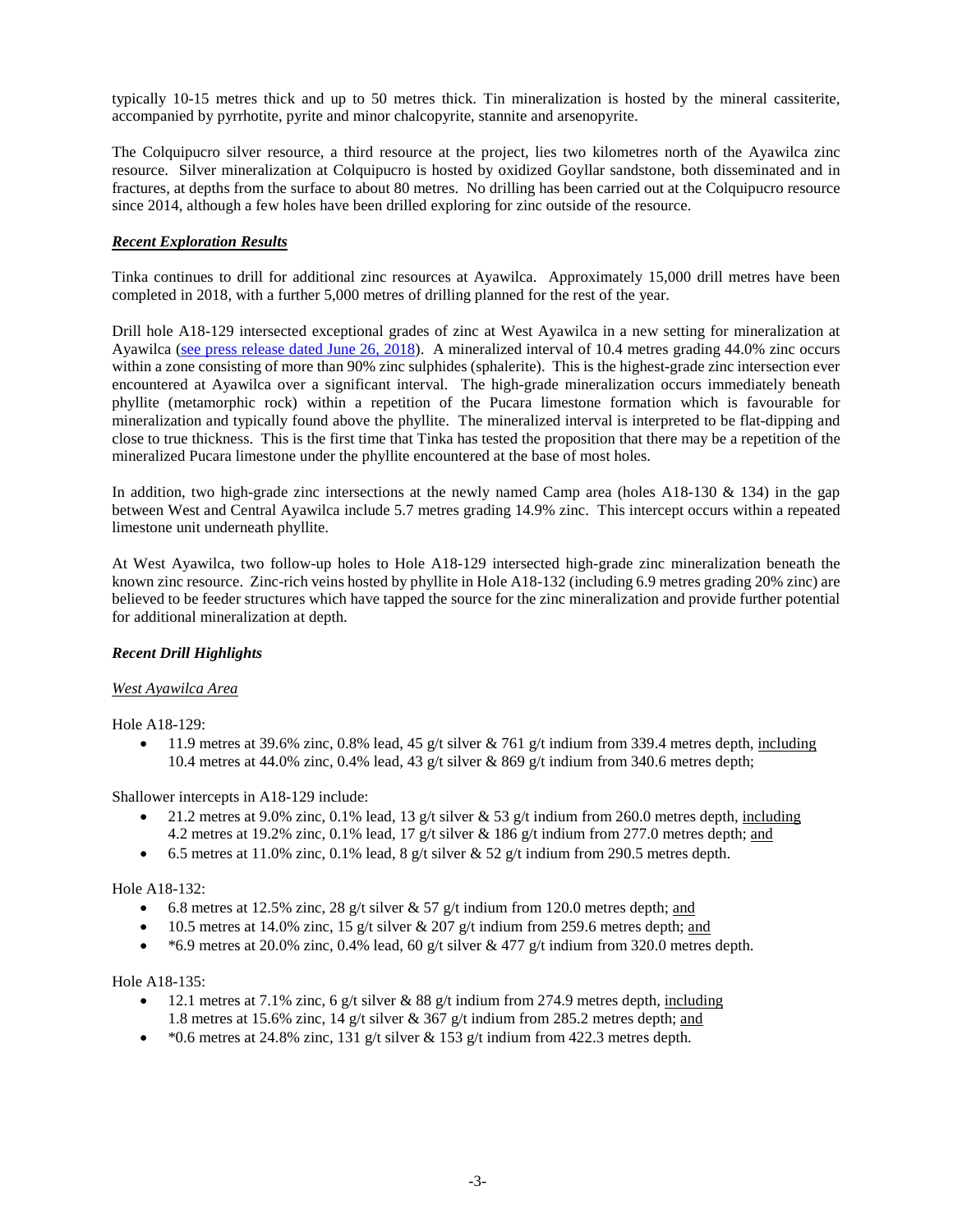## *Camp Area*

Hole A18-130:

• 34.0 metres at 6.1% zinc, 4 g/t silver & 129 g/t indium from 294.0 metres depth, including 7.7 metres at 10.3% zinc, 4 g/t silver & 215 g/t indium from 300.3 metres depth;

Hole A18-134:

- 2.0 metres at 10.1% zinc, 4 g/t silver & 47 g/t indium from 242.0 metres depth; and
- 5.7 metres at 14.9% zinc, 13 g/t silver & 206 g/t indium from 346.4 metres depth.

*Note: True thicknesses of the zinc intersections are estimated to be at least 85% of the downhole thicknesses, except for vein intercepts (marked \*) where true thicknesses are unknown.* 

## *Planned Work Program*

Three drill rigs continue to operate at the project 24/7 in the resource expansion program. At the date of this report, two rigs are drilling at South Ayawilca while the third rig is testing extensions of West Ayawilca to the north. Several holes are planned for the next quarter at the Valley area.

In the September quarter, an updated mineral resource estimate will be initiated and expected to be completed during Q4/2018. A Preliminary Economic Assessment ("PEA") is planned for the second half of 2018 and is expected to be completed in Q1 2019. Metallurgical test work for the PEA on the zinc mineralization is well advanced.

## *Mineral Resources at the Ayawilca Project*

On December 18, 2017 the Company filed the "Technical Report on the Mineral Resources Estimate for the Ayawilca Property, Department of Pasco, Peru" (the "Ayawilca Update Report"), prepared by Roscoe Postle Associates Inc. ("RPA") in accordance with National Instrument 43-101. The Ayawilca Update Report updated the Ayawilca Mineral Resource estimate using the drill results available to October 10, 2017 (Tables 1 and 2). The updated Mineral Resource estimation is as follows:

- (i) Inferred Zinc Mineral Resource of 42.7 million tonnes grading 6.0 % zinc, 0.2 % lead, 17 g/t silver & 79 g/t indium (7.3 % ZnEq), including:
	- 5.6 billion pounds of zinc;
	- 3.4 tonnes of indium;
	- 23.3 million ounces of silver; and
	- 209 million pounds of lead.
- (ii) Inferred Tin Mineral Resource of 10.5 million tonnes grading 0.63 % tin, 0.23 % copper, & 12 g/t silver (0.70) % SnEq), including:
	- 145 million pounds of tin;
	- 53 million pounds of copper; and
	- 4.2 million ounces of silver.
- (iii) The 2015 Mineral Resource estimate for the Colquipucro silver deposit included an Indicated Mineral Resource of 7.4 Mt at a grade of 60 g/t Ag for 14.3 Moz Ag and Inferred Mineral Resource of 8.5 Mt at a grade of 48 g/t Ag for 13.2 Moz Ag (using US \$15/t cut-off and a metal price of US \$24/oz Ag).

|              |                        |                |           |                     | (113 U OCIODET 10, 2017) |             |             |                    |            |             |
|--------------|------------------------|----------------|-----------|---------------------|--------------------------|-------------|-------------|--------------------|------------|-------------|
| Zone         | <b>Tonnage</b><br>(Mt) | ZnEq<br>$(\%)$ | Zn<br>(%) | <b>Pb</b><br>$(\%)$ | In<br>(g/t)              | Ag<br>(g/t) | Zn<br>(Mlb) | <b>Pb</b><br>(Mlb) | In<br>(kg) | Ag<br>(Moz) |
| West         | 9.0                    | 7.2            | 6.1       | 0.2                 | 64                       | 14          | .206        | 37                 | 577        | 4.0         |
| Central      | 13.0                   | 5.7            | 4.7       | 0.3                 | 54                       | 13          | .338        | 77                 | 704        | 5.4         |
| East         | 7.5                    | 6.2            | 5.1       | 0.2                 | 69                       | 13          | 846         | 34                 | 519        | 3.1         |
| South        | 13.3                   | 9.5            | 7.6       | 0.2                 | 118                      | 25          | 2,228       | 61                 | 1.561      | 10.6        |
| <b>Total</b> | 42.7                   | 7.3            | 6.0       | 0.2                 | 79                       | 17          | 5,617       | 209                | 3,361      | 23.1        |

**Table 1 - Zinc Zone Inferred Mineral Resources at Ayawilca Deposit**  *(As of October 10, 2017)*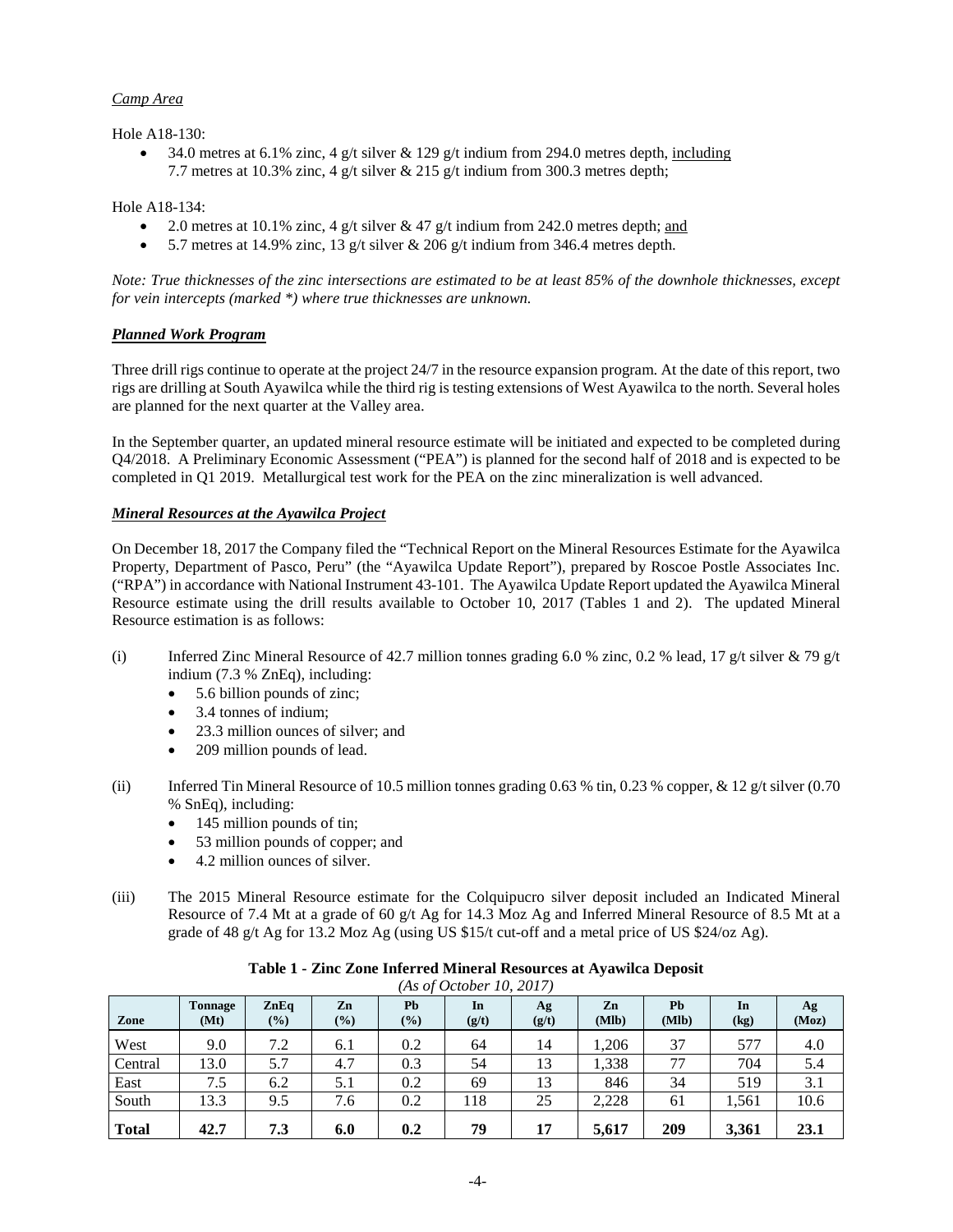Notes:

- 1. CIM definitions were followed for Mineral Resources.
- 2. Mineral Resources are reported above a cut-off NSR value of US\$55 per tonne.
- 3. The NSR value was based on estimated metallurgical recoveries, assumed metal prices and smelter terms, which include payable factors, treatment charges, penalties, and refining charges. Metal price assumptions were: US\$1.15/lb Zn, US\$300/kg In, US\$18/oz Ag, and US\$1.10/lb Pb. Metal recovery assumptions were: 90% Zn, 75% In, 60% Ag, and 75% Pb. The NSR value for each block was calculated using the following NSR factors: US\$15.34 per % Zn, US\$6.15 per % Pb, US\$0.18 per gram In, and US\$0.27 per gram Ag.
- 4. The NSR value was calculated using the following formula:  $NSR =$

 $[Zn(\%)^*US$15.34+Pb(\%)^*US$6.15+In(g/t)*USS0.18+Ag(g/t)*$ US\$0.27]

5. The ZnEq value was calculated using the following formula:  $ZnEq = \overline{NSR}/US$15.34$ 

13.3 13.0  $5 \quad 7.2_{5.76.2}$  7.3 7.5  $7.2$  5.7 6.2  $7.3$   $7.6$  6.1  $_{4.7}$  5.1 6.0 42.7 **Tonnage (Mt) ZnEq (%) Zn (%) Zinc Zone Inferred Mineral Resources at Ayawilca as of October 10, 2017 South West Central East Total**

# **Table 2 - Tin Zone Inferred Mineral Resources at Ayawilca**

| (As of October 10, 2017) |
|--------------------------|
|--------------------------|

|                  | <b>Tonnage</b> | <b>SnEq</b> | Sn            | <b>Cu</b> | Ag       | Sn    | Cu    | Ag    |
|------------------|----------------|-------------|---------------|-----------|----------|-------|-------|-------|
|                  | (Mt)           | $(\%f)$     | $\frac{1}{2}$ | $(\%)$    | (g/t)    | (Mlb) | (Mlb) | (Moz) |
| <b>Tin Zones</b> | 10.5           | 0.70        | 0.63          | 0.23      | 12<br>┸┵ | 145   | 53    | 4.2   |

**Notes:**

- 1. CIM definitions were followed for Mineral Resources.
- 2. Mineral Resources are reported above a cut-off grade of US\$55 per tonne NSR value.
- 3. The NSR grade was based on estimated metallurgical recoveries, assumed metal prices and smelter terms, which include payable factors, treatment charges, penalties, and refining charges. Metal price assumptions were: US\$9.50/lb Sn, US\$3/lb Cu, and US\$18/oz Ag. Metal recovery assumptions were: 86% Sn, 75% Cu, and 60% Ag. The NSR value for each block was calculated using the following NSR factors: US\$164.53 per % Sn, US\$39.95 per % Cu, and US\$0.27 per gram Ag.
- 4. The NSR value was calculated using the following formula:  $\overline{USSNSK} = [Sn(\%) * US$164.53 + Cu(\%) * USS39.95 + Ag(g/t)*US$0.27].$

5. The SnEq value was calculated using the following formula: SnEq = NSR/US\$164.53

**Qualified Person - Mineral Resources:** The Mineral Resources have been estimated by Mr. David Ross, P.Geo., an employee of RPA and independent of Tinka. By virtue of his education and relevant experience, Mr. Ross is a "Qualified Person" for the purpose of National Instrument 43-101. The Mineral Resources have been classified in accordance with CIM Definition Standards for Mineral Resources and Mineral Reserves (May, 2014).

## **Qualified Person**

The qualified person for the Company's projects, Dr. Graham Carman (FAUSIMM), President and CEO of the Company, has reviewed and approved the technical information in this MD&A.

## **Selected Financial Data**

The following selected financial information is derived from the unaudited condensed consolidated interim financial statements of the Company.

|                                    | <b>Fiscal 2018</b>     |                        |                 | Fiscal 2017             |                 |                        |                 | <b>Fiscal 2016</b>      |
|------------------------------------|------------------------|------------------------|-----------------|-------------------------|-----------------|------------------------|-----------------|-------------------------|
|                                    | <b>Jun. 30</b><br>2018 | <b>Mar. 31</b><br>2018 | Dec. 31<br>2017 | <b>Sept. 30</b><br>2017 | Jun. 30<br>2017 | <b>Mar. 31</b><br>2017 | Dec. 31<br>2016 | <b>Sept. 30</b><br>2016 |
| <b>Operations:</b>                 |                        |                        |                 |                         |                 |                        |                 |                         |
| Revenues                           | Nil                    | Nil                    | Nil             | Nil                     | Nil             | Nil                    | Nil I           | Nil                     |
| <b>Expenses</b>                    | (975.038)              | (612,508)              | (624,063)       | (747, 935)              | (701, 393)      | (1, 153, 703)          | (472, 787)      | (283, 858)              |
| Other items                        | 129.343                | 48,553                 | 102,748         | (71, 246)               | (129, 336)      | 28,642                 | 58,920          | (176, 247)              |
| Net loss and<br>comprehensive loss | (845, 695)             | (563,955)              | (521, 315)      | (819, 181)              | (830, 729)      | (1,125,061)            | (413,867)       | (460, 105)              |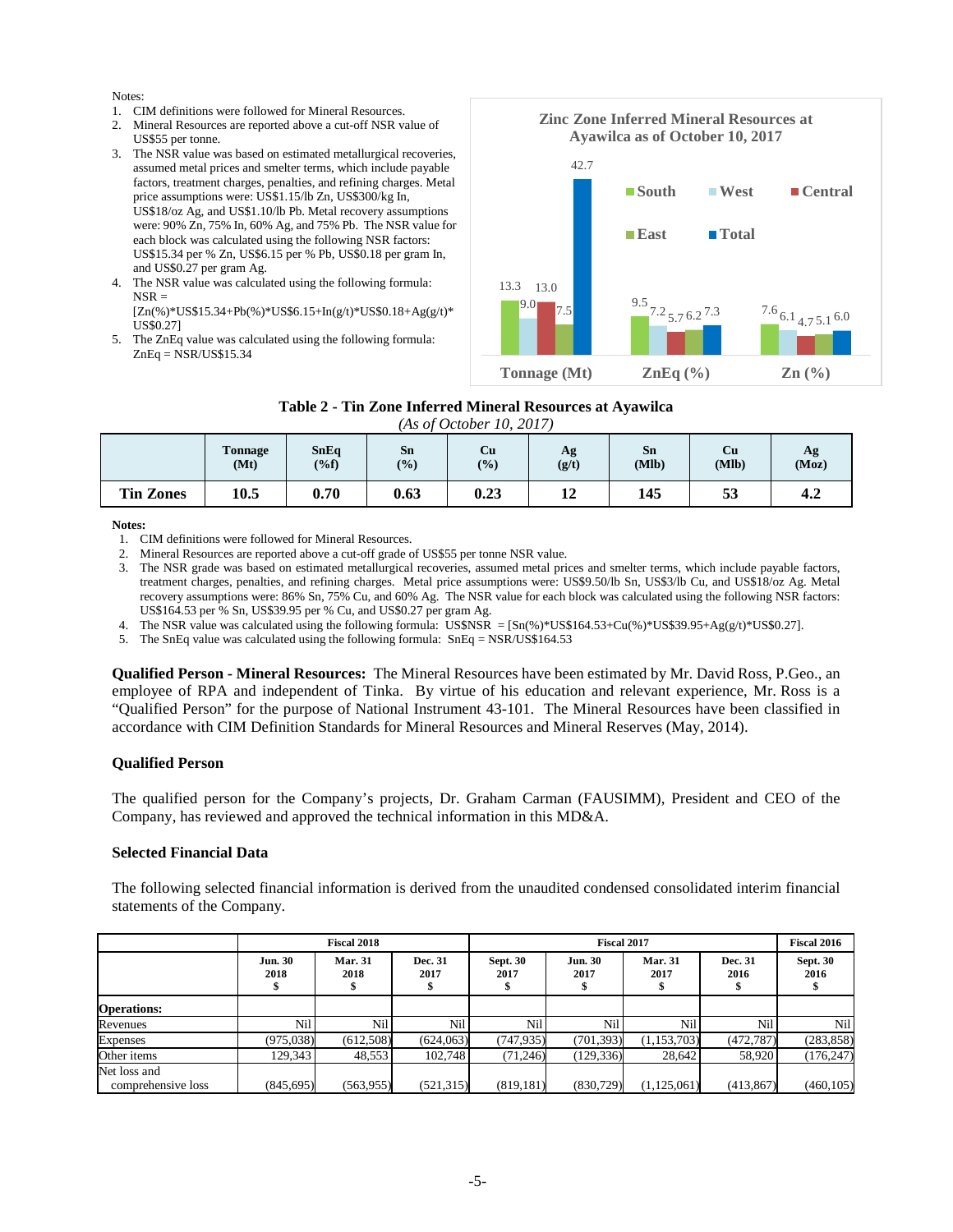|                             | Fiscal 2018            |                        |                  | <b>Fiscal 2017</b>      |                        |                        |                 | <b>Fiscal 2016</b>      |
|-----------------------------|------------------------|------------------------|------------------|-------------------------|------------------------|------------------------|-----------------|-------------------------|
|                             | <b>Jun. 30</b><br>2018 | <b>Mar. 31</b><br>2018 | Dec. 31<br>2017  | <b>Sept. 30</b><br>2017 | <b>Jun. 30</b><br>2017 | <b>Mar. 31</b><br>2017 | Dec. 31<br>2016 | <b>Sept. 30</b><br>2016 |
| Loss per share              |                        |                        |                  |                         |                        |                        |                 |                         |
| -basic and diluted          | (0.00)                 | (0.00)                 | (0.00)           | (0.01)                  | (0.00)                 | (0.00)                 | (0.00)          | (0.01)                  |
| Dividends per share         | Nil                    | Nil                    | Nil <sup>1</sup> | Nil                     | Nil                    | Nil                    | Nil             | Nil                     |
| <b>Balance Sheet:</b>       |                        |                        |                  |                         |                        |                        |                 |                         |
| Working capital             | 17,210,606             | 4,426,093              | 6,529,914        | 5,649,150               | 8,460,307              | 10,707,494             | 11,580,424      | 1,691,780               |
| Total assets                | 53,562,408             | 37,909,918             | 38,192,196       | 35,055,174              | 34,618,538             | 33,834,964             | 33,871,065      | 23,782,063              |
| Total long-term liabilities | Nil                    | Nil                    | Nil              | Nil                     | Nil                    | Nil                    | Nil             | Nil                     |

#### **Results of Operations**

*Three Months Ended June 30, 2018 Compared to Three Months Ended March 31, 2018*

During the three months ended June 30, 2018 ("Q3") the Company reported a net loss of \$845,695 compared to a net loss of \$563,955 for the three months ended March 31, 2018 (the "Q2"), an increase in loss of \$281,740. The increase in loss is mainly attributed to:

- (i) during Q2 the Company recorded share-based compensation of \$285,763 (Q2 \$87,529) which was comprised of \$268,386 (Q2 - \$nil) on the granting of options to purchase 7,244,000 (Q2 - nil) common shares of the Company and \$17,377 (Q2 - \$87,529) on the vesting of share options which were previously granted;
- (ii) a \$103,435 increase in salaries, wages and benefits, from \$56,219 during Q2 to \$159,654 during Q3. The increase is primarily attributed to increased staffing in Peru and performance bonuses awarded;
- (iii) a \$75,000 increase in management fees, from \$70,002 during Q2 to \$145,002 in Q3. Dr. Carman's workload and responsibilities expanded in correlation with the significantly increased exploration efforts of the Company's Peruvian properties and financing requirements. The Board of Directors approved a \$75,000 performance bonus to Dr. Carman in recognition of his achievements in advancing the Company's Peruvian properties and successful completion of the Company's prospectus offering and private placement in Q3. See "Related Party Disclosure";
- (iv) during Q3 the Company recorded a \$25,221 recovery of regulatory fees expense compared to a \$43,913 expense in Q2. In Q3 management determined that \$31,008 of filing fees which had been expensed in Q2 as regulatory fees were directly attributed to the prospectus offering and has re-allocated this amount to share issue costs; and
- (v) general exploration expenditures increased by \$55,041 during Q3, from \$39,353 in Q2 to \$94,394 in Q3.

*Nine Months Ended June 30, 2017 Compared to Nine Months Ended June 30, 2016*

During the nine months ended June 30, 2018 (the "2018 period"), the Company reported a net loss of \$1,930,965 compared to a net loss of \$2,369,657 for the nine months ended June 30, 2017 (the "2017 period"). The decrease in loss during the 2018 period is mainly attributed to the following expenses:

- (i) the Company recognized share-based compensation of \$373,392 (2017 \$1,006,880) on the granting and vesting of share options. During the 2018 period the Company recorded \$104,906 (2017 - \$59,864) on vested options and an additional \$268,386 (2017 - \$947,016) on the granting of 7,244,000 (2017 - 5,618,750) share options;
- (ii) during the 2018 period the Company recorded a foreign exchange gain of \$160,802 (2017 loss of \$41,503), an increase of \$202,305 compared to 2017. The foreign exchange gain for the 2018 period arose from the depreciation of the Canadian Dollar compared to the US Dollar and Peruvian Soles;
- (iii) a \$109,896 increase in general exploration, from \$53,615 during the 2017 period to \$163,511 in the 2018 period;
- (iv) legal fees increased by \$88,400 in the 2018 period to \$115,055 (2017 \$26,655). The current period fees were mainly related to the listing of the Company's common shares on the Lima Stock Exchange, whereas legal services provided in 2017 were primarily attributed to corporate general matters;
- (v) an \$80,106 increase in salaries, wages and benefits, from \$249,057 during the 2017 period to \$329,163 during the 2018 period. The increase is primarily attributed to increased staffing in Peru and performance bonuses awarded;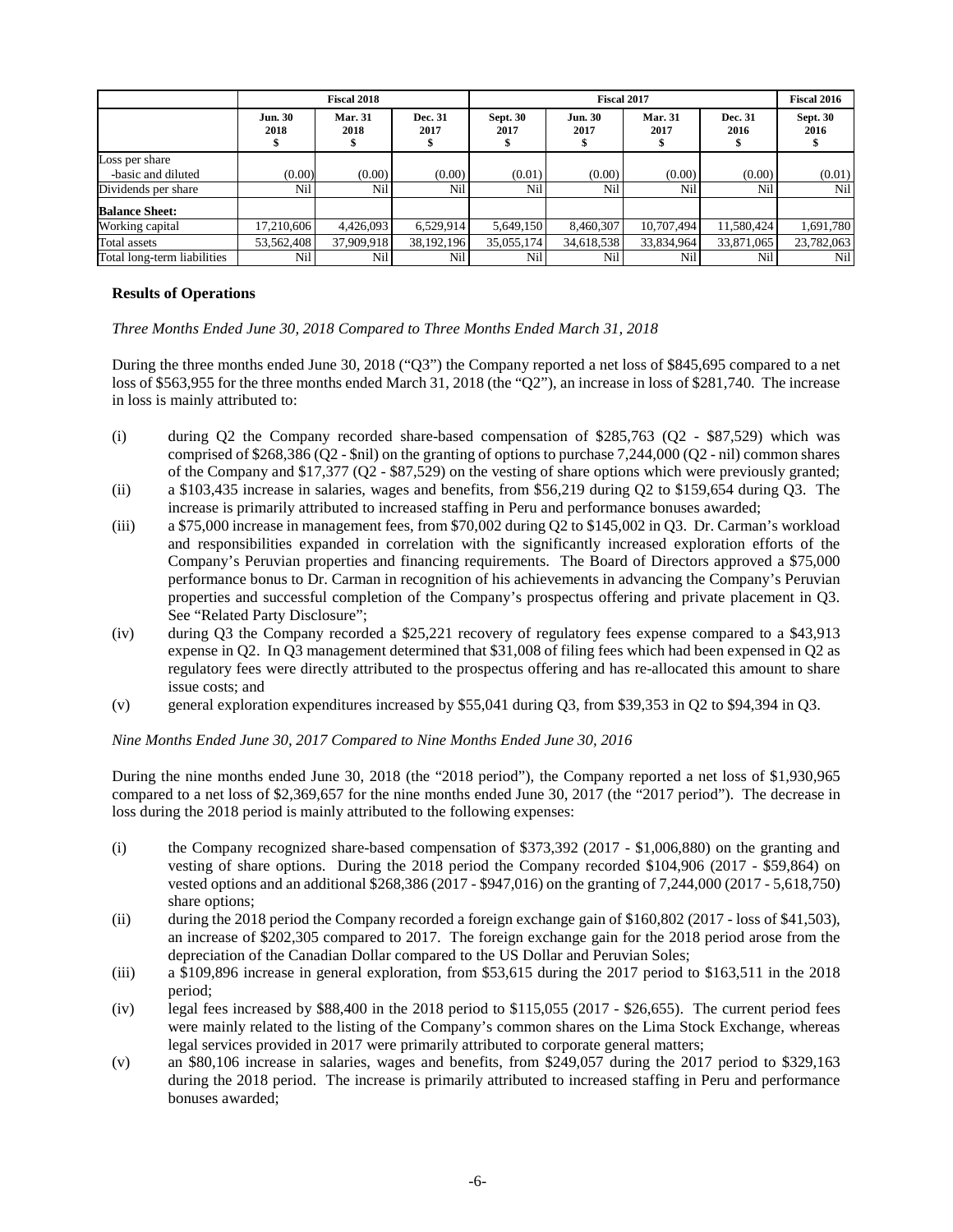- (vi) a \$70,600 increase in investment conferences, from \$38,815 during the 2017 period to \$109,415 during the 2018 period. The increase is primarily attributed to the Company participating in more investment conferences in Europe and North America;
- (vii) during the 2017 period the Company wrote-off \$65,904 of exploration costs attributed to the Rurimarac Property in Peru;
- (viii) a \$65,006 increase in management fees, from \$220,000 during the 2017 period to \$285,006 in the 2018 period. On June 1, 2017 the annual remuneration to Dr. Carman, the President and CEO of the Company was increased from \$220,000 to \$280,000. Dr. Carman's workload and responsibilities expanded in correlation with the exploration efforts of the Company's Peruvian properties and financing requirements. The Board of Directors approved a \$75,000 performance bonus to Dr. Carman in recognition of his achievements in advancing the Company's Peruvian properties and successful completion of the Company's prospectus offering and private placement in the 2018 period. See "Related Party Disclosure";
- (ix) travel expenses of \$198,441 (2017 \$143,258) were incurred by management to review exploration activities in Peru, meet with investors to raise capital and attend investment conferences to raise awareness of the Company's Peruvian exploration plans; and
- (x) professional fees decreased by \$54,347 from \$231,348 during the 2017 period to \$177,001 during the 2018 period. The Company appointed Mr. McKeown to the Board of Directors on August 17, 2017 and incurred \$18,000 for his professional fees during the 2018 period (2017 - \$nil). The Company's VP Exploration, Mr. Fernandez-Baca, was paid \$54,809 during the 2018 period compared to \$97,453 in the 2017 period. The remaining \$29,703 of the overall decrease is attributed to reduced demand for services provided by various professionals.

The Company holds its cash in interest bearing accounts in major financial institutions. Interest income is generated from the deposits and fluctuates primarily with the levels of cash on deposit. During the 2018 period the Company recorded interest income of \$119,842 compared to \$65,633 during the 2017 period, an increase of \$54,209. The increase is due to the recent equity financings conducted and share options and warrants exercised. As a result, the Company held significantly higher levels of cash throughout the 2018 period compared to the 2017 period.

The carrying costs of the Company's exploration and evaluation assets are as follows:

|             |                                   | As at June 30, 2018                                  |              | As at September 30, 2017 |                                                       |                    |  |
|-------------|-----------------------------------|------------------------------------------------------|--------------|--------------------------|-------------------------------------------------------|--------------------|--|
|             | <b>Acquisition</b><br>Costs<br>\$ | <b>Deferred</b><br><b>Exploration</b><br>Costs<br>\$ | Total        | Acquisition<br>Costs     | <b>Deferred</b><br><b>Exploration</b><br><b>Costs</b> | <b>Total</b><br>\$ |  |
| Colquipucro | 338,330                           | 8.161.195                                            | 8.499.525    | 338,330                  | 7,758,030                                             | 8,096,360          |  |
| Ayawilca    | 457.785                           | 23,678,917                                           | 24, 136, 702 | 457,785                  | 17,754,478                                            | 18,212,263         |  |
| Other       |                                   | 3.296.194                                            | 3,296,194    | $\overline{\phantom{a}}$ | 2,554,100                                             | 2,554,100          |  |
|             | 796.115                           | 35,136,306                                           | 35.932.421   | 796,115                  | 28,066,608                                            | 28,862,723         |  |

Exploration and evaluation activities incurred during the nine months ended June 30, 2018 and fiscal 2017 are as follows:

|                                      | Colquipucro | Ayawilca   | Other      | Total<br>\$ |
|--------------------------------------|-------------|------------|------------|-------------|
| <b>Balance at September 30, 2016</b> | 7,766,324   | 11,963,945 | 2,194,742  | 21,925,011  |
| <b>Exploration costs</b>             |             |            |            |             |
| Camp costs                           | 3,833       | 720,133    |            | 723,966     |
| Community relations                  | 185,540     | 596,283    |            | 781,823     |
| Depreciation                         |             | 3,519      |            | 3,519       |
| <b>Drilling</b>                      | 59,663      | 4,112,161  |            | 4,171,824   |
| Environmental                        | 46,043      | 282,271    |            | 328,314     |
| Geological                           | 20,676      | 293,251    |            | 313,927     |
| Geophysics                           | 5,355       | 6,032      |            | 11,387      |
| Metallurgical test work              |             | 75,977     |            | 75,977      |
| Software and database management     | 8,926       | 8,925      |            | 17,851      |
| Topography                           |             | 2,069      |            | 2,069       |
| VAT incurred                         |             |            | 798,412    | 798,412     |
| VAT recovered                        |             |            | (373, 150) | (373, 150)  |
|                                      | 330,036     | 6,100,621  | 425,262    | 6,855,919   |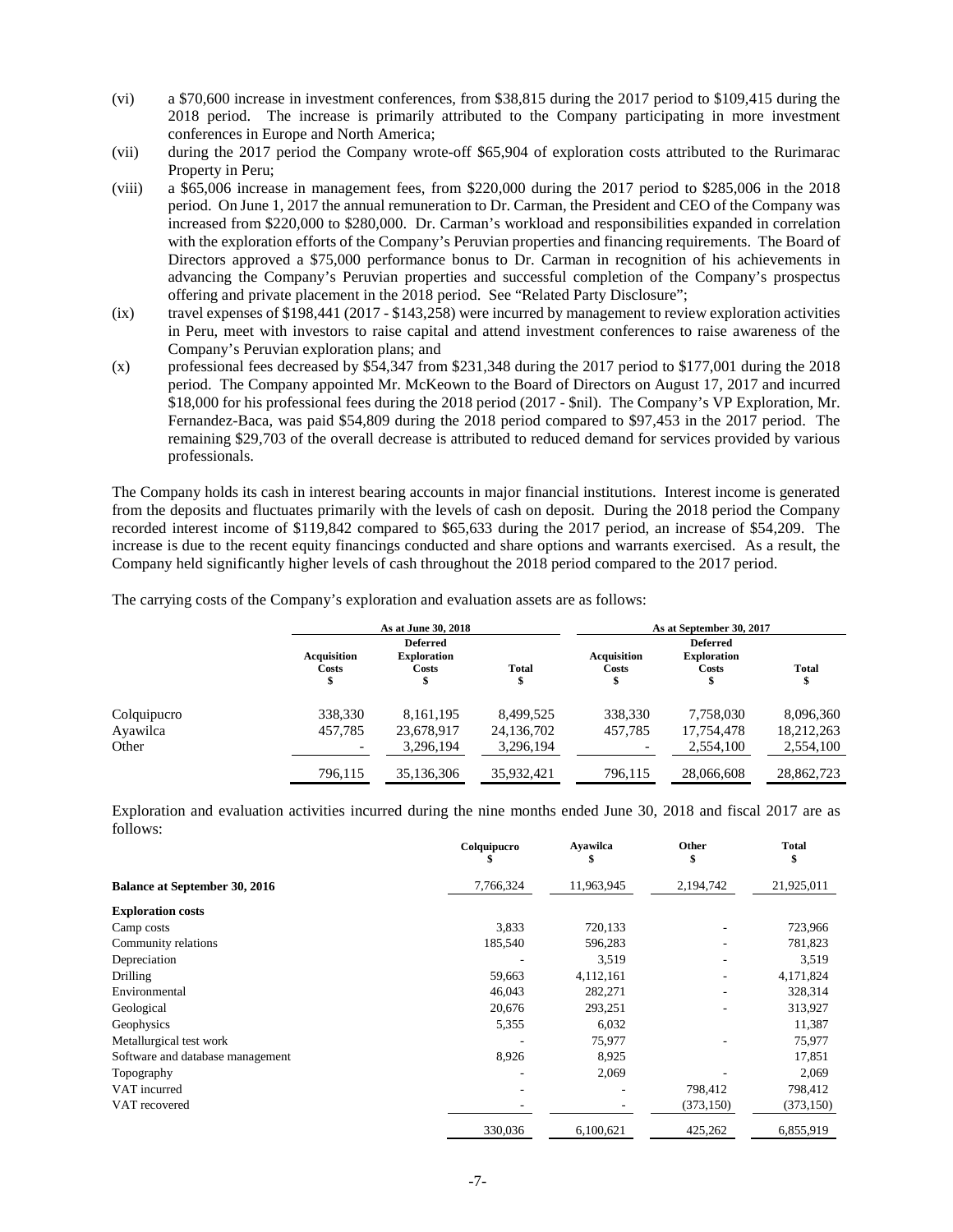|                                      | Colquipucro | <b>Ayawilca</b> | Other     | <b>Total</b><br>\$ |
|--------------------------------------|-------------|-----------------|-----------|--------------------|
| <b>Acquisition costs</b>             |             |                 |           |                    |
| Concession payments                  |             | 147,697         |           | 147,697            |
| <b>Impairment</b>                    |             |                 | (65,904)  | (65,904)           |
| <b>Balance at September 30, 2017</b> | 8,096,360   | 18,212,263      | 2,554,100 | 28,862,723         |
| <b>Exploration costs</b>             |             |                 |           |                    |
| Assays                               |             | 10,717          |           | 10,717             |
| Camp costs                           |             | 740,767         |           | 740,767            |
| Community relations                  | 251,664     | 1,356,151       |           | 1,607,815          |
| Consulting                           | 70,217      | 72,758          |           | 142,975            |
| Depreciation                         |             | 3,874           |           | 3,874              |
| Drilling                             |             | 3,165,379       |           | 3,165,379          |
| Environmental                        | 31,225      | 202,771         |           | 233,996            |
| Geological                           |             | 271,232         |           | 271,232            |
| Land access                          | 41,703      | 17,390          |           | 59,093             |
| Metallurgical                        |             | 73,239          |           | 73,239             |
| Software and database management     | 8,356       | 8,189           |           | 16,545             |
| Topography                           |             | 1,972           |           | 1,972              |
| VAT incurred                         |             |                 | 742,094   | 742,094            |
|                                      | 403,165     | 5,924,439       | 742,094   | 7,069,698          |
| <b>Balance at June 30, 2018</b>      | 8,499,525   | 24,136,702      | 3,296,194 | 35,932,421         |

During the 2017 period the Company was primarily focused on negotiating access agreements and finalizing its environmental impact assessments. In February 2017 the Company initiated drilling activities at Ayawilca. The drilling program remained active through the remainder of 2017. During the 2018 period the Company incurred a total of \$7,069,698 (2017 - \$4,010,907) for exploration expenditures, comprising \$5,924,439 (2017 - \$3,781,226) on the Ayawilca Project, \$403,165 (2017 - \$144,055) on the Colquipucro Project, and \$742,094 (2017 - \$458,776) for IVA tax in Peru which remains outstanding and is a component of exploration expenditures. During the 2017 period the Company received a VAT recovery of \$373,150. See also "Exploration Projects, Peru - Recent Exploration Results and Planned Work Program".

## *Financings*

During the 2018 period the Company completed equity financings to raise gross proceeds of \$16,239,496, as follows:

- (i) on April 4, 2018 the Company completed a prospectus offering of 16,790,000 units, at a price of \$0.48 per unit for gross proceeds of \$8,059,200. Each unit comprised one common share and one-half warrant. Each whole warrant entitles the holder to purchase an additional common share at a price of \$0.75 per share until April 4, 2019. The Company paid a cash commission of \$483,552; and
- (ii) private placement financing of 17,042,284 units \$0.48 per unit for gross proceeds of \$8,180,296. Each unit comprised one common share and one-half warrant. Each whole warrant entitles the holder to purchase an additional common share at a price of \$0.75 per share for one year from closing. On April 6, 2018 the Company closed on the first tranche of 12,022,284 units for gross proceeds of \$5,770,696. A cash commission of \$38,963 was paid on the first tranche placement. On April 27, 2018 the Company closed on the remaining tranche of 5,020,000 units for proceeds of \$2,409,600. No cash commission was paid on the remaining tranche.

In addition during the 2018 period the Company issued a total of 15,862,132 common shares on the exercises of warrants and share options for total proceeds of \$4,875,154. The Company plans to use the proceeds from the financings and warrant and option exercises to fund exploration expenditures at the Ayawilca Project, as well as for other corporate purposes and general working capital.

During the 2017 period the Company completed a private placement financing and issued a total of 55,000,000 common shares for gross proceeds of \$11,000,000. In addition, during the 2017 period the Company received \$1,645,781 from the exercise of share options and warrants.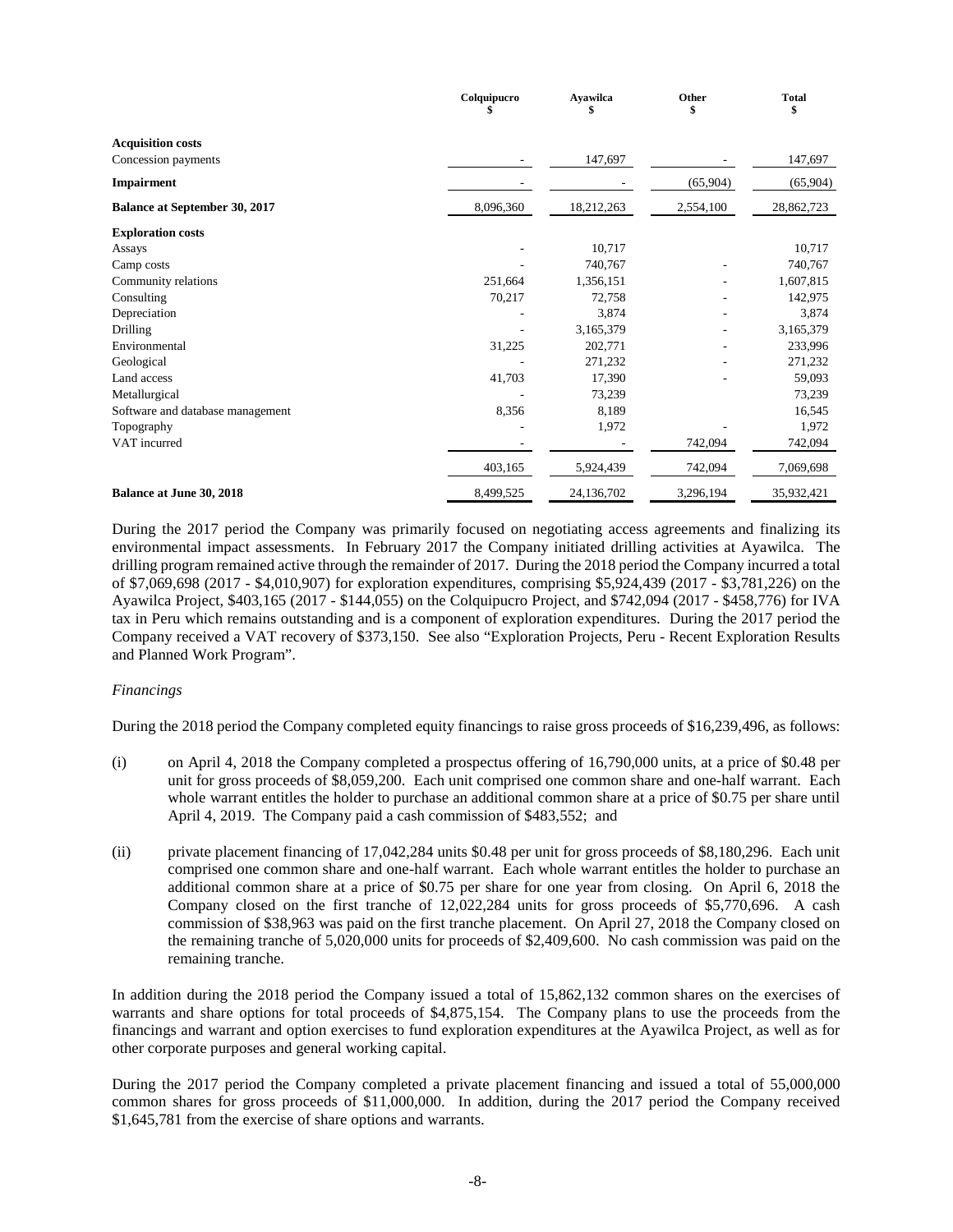#### **Financial Condition / Capital Resources**

The Company's ability to continue as a going concern is dependent upon the ability of the Company to obtain the necessary financing to develop properties and to establish future profitable production. To date the Company has not earned significant revenues and is considered to be in the exploration stage. The Company's operations are funded from equity financings which are dependent upon many external factors and may be difficult to impossible to secure or raise when required. As at June 30, 2018 the Company had working capital in the amount of \$17,210,606. Management considers that the Company has sufficient funds to maintain ongoing corporate overhead, field expenses, complete its current drill program and metallurgical tests on Ayawilca and continue ongoing exploration activities on its existing mineral projects. Exploration activities may change as a result of ongoing results and recommendations or the Company may acquire additional properties which may entail significant exploration commitments. While the Company has been successful in securing financings in the past, there is material uncertainty it will be able to do so in the future.

Subsequent to June 30, 2018 the Company received \$303,000 on the exercises of share options.

#### **Off-Balance Sheet Arrangements**

The Company has no off-balance sheet arrangements.

#### **Proposed Transactions**

The Company has no proposed transactions.

#### **Critical Accounting Estimates**

The preparation of financial statements in conformity with IFRS requires management to make estimates and assumptions that affect the reported amounts of assets and liabilities and disclosure of contingent assets and liabilities at the date of the financial statements, and the reported amounts of revenues and expenditures during the reporting period. Examples of significant estimates made by management include estimating the fair values of financial instruments, valuation allowances for deferred income tax assets and assumptions used for share-based compensation. Actual results may differ from those estimates.

A detailed summary of all the Company's significant accounting policies is included in Note 3 to the September 30, 2017 annual consolidated financial statements.

#### **Changes in Accounting Policies**

There are no changes in accounting policies.

#### **Transactions with Related Parties**

A number of key management personnel, or their related parties, hold positions in other entities that result in them having control or significant influence over the financial or operating policies of those entities. Certain of these entities transacted with the Company during the reporting period.

#### (a) *Transactions with Key Management Personnel*

During the 2018 and 2017 periods the Company the following amounts were incurred with respect to the Company's CEO (Dr. Carman), the Company's CFO (Mr. Nick DeMare) and the Company's VP Exploration (Mr. Alvaro Fernandez-Baca) as follows:

|                                        | 2018    | 2017    |
|----------------------------------------|---------|---------|
| Management fees - Dr. Carman           | 285,006 | 220,000 |
| Professional fees - Mr. DeMare         | 22,500  | 22,500  |
| Professional fees - Mr. Fernandez-Baca | 177.682 | 192.596 |
| Share-based compensation - Dr. Carman  | 105.307 | 113,180 |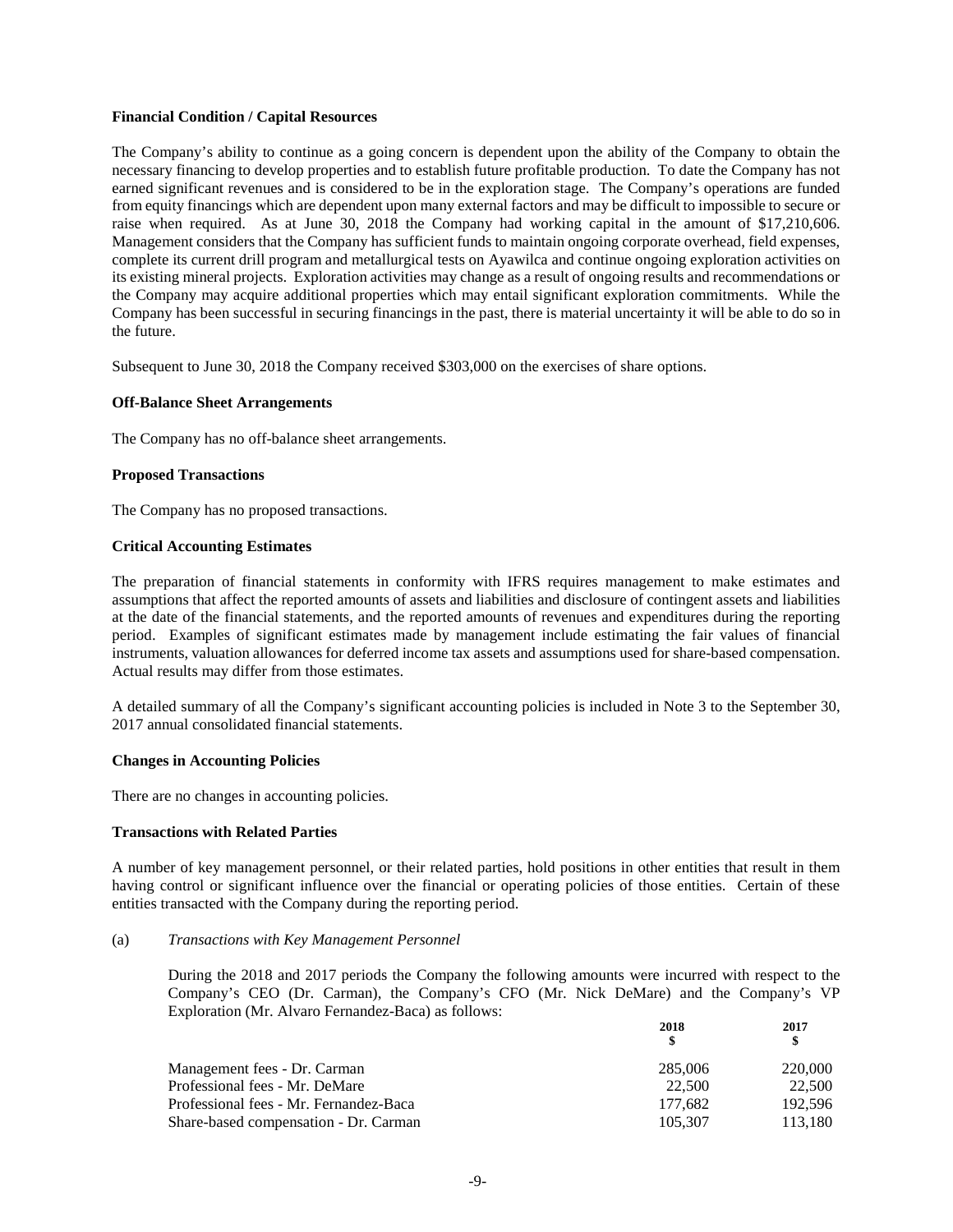|                                               | 2018<br>S | 2017<br>S |
|-----------------------------------------------|-----------|-----------|
| Share-based compensation - Mr. DeMare         | 14.449    | 81,800    |
| Share-based compensation - Mr. Fernandez-Baca | 46.939    | 49,087    |
|                                               | 651.883   | 679.163   |

During the 2018 period the Company expensed \$285,006 (2017 - \$220,000) to management fees, \$117,573 (2017 - \$119,920) to professional fees and \$166,695 (2017 - \$244,067) for share-based compensation. In addition the Company capitalized \$82,609 (2017 - \$95,176) of Mr. Fernandez-Baca's compensation to exploration and evaluation assets.

#### (b) *Transactions with Other Related Parties*

(i) During the 2018 and 2017 periods the following amounts were incurred for professional services provided by non-management current and former directors of the Company (Mary Little, Ben McKeown, and David Henstridge ) and the Corporate Secretary (Mariana Bermudez):

|                                                                     | 2018<br>\$ | 20 F Z<br>\$ |
|---------------------------------------------------------------------|------------|--------------|
| Professional fees - Ms. Little (current director) <sup>(1)</sup>    | 18,000     | 18,000       |
| Professional fees - Mr. McKeown (current director) <sup>(2)</sup>   | 18,000     |              |
| Professional fees - Mr. Henstridge (former director) <sup>(3)</sup> | 3,000      | 18,000       |
| Professional fees - Ms. Bermudez <sup><math>(4)</math></sup>        | 43,600     | 13,360       |
| Share-based compensation - Ms. Little                               | 15,561     | 81,800       |
| Share-based compensation - Mr.McKeown                               | 37,049     |              |
| Share-based compensation - Mr. Henstridge                           |            | 81,800       |
| Share-based compensation - Ms. Bermudez                             | 12,041     | 56,237       |
|                                                                     | 147,251    | 269,197      |

**2018**

**2017**

(1) Appointed on March 23, 2016.

(2) Appointed director on August 17, 2017 and appointed non-executive Chairman on February 14, 2018.

(3) Resigned on November 15, 2017.

(4) Since June 1, 2017, Ms. Bermudez compensation is billed by a private corporation owned by Ms. Bermudez. Prior thereto Ms. Bermudez was employed by Mawson Resources Limited ("Mawson") and her time was allocated to the Company.

As at June 30, 2018, \$20,620 (September 30, 2017 - \$9,000) remained unpaid.

(ii) During the 2018 period the Company incurred a total of \$41,450 (2017 - \$28,550) with Chase, a private corporation owned by Mr. DeMare, for accounting and administrative services provided by Chase personnel, excluding Mr. DeMare, and \$3,015 (2017 - \$3,015) for rent. As at June 30, 2018 \$3,500 (September 30, 2017 - \$7,670) remained unpaid.

During the 2018 period the Company also recorded \$4,816 (2017 - \$15,337) for share-based compensation for share options granted to Chase.

#### **Risks and Uncertainties**

The Company competes with other mining companies, some of which have greater financial resources and technical facilities, for the acquisition of mineral concessions, claims and other interests, as well as for the recruitment and retention of qualified employees.

The Company is in compliance with all material regulations applicable to its exploration activities. Existing and possible future environmental legislation, regulations and actions could cause additional expense, capital expenditures, restrictions and delays in the activities of the Company, the extent of which cannot be predicted. Before production can commence on any properties, the Company must obtain regulatory and environmental approvals. There is no assurance that such approvals can be obtained on a timely basis or at all. The cost of compliance with changes in governmental regulations has the potential to reduce the profitability of operations.